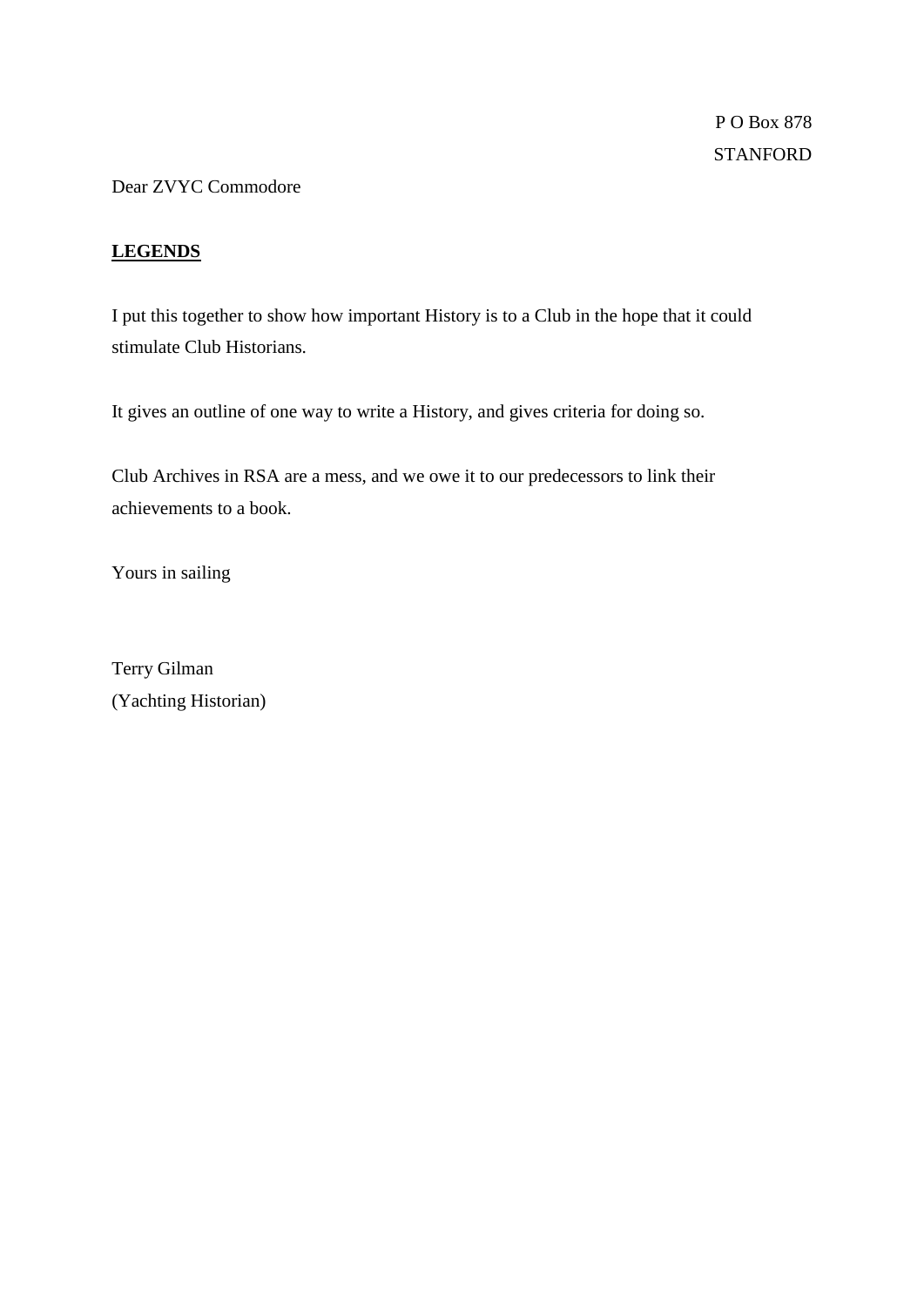# **LEGENDS OF ZEEKOE VLEI YACHT CLUB**

Having spent eight years researching Zeekoe Vlei's history, I feel able to describe its legends, who are also RSA legends.

I must say that we Safricans never fully acknowledge our own. There is the idea that we can never achieve anything locally, the tall poppy syndrome. Fashions come and go, but these Vlei sailors are legends.

However, many Vlyties were denied their chance to shine due to the government's policies, so none of them won an Olympic medal, although they could have. To their eternal credit, they never say, "if only I had…".

Geoff Meek won a Quarter Ton World Championships, but was sailing at Royal Cape Y.C. Mick Whitehead (FHBSC) a Hobie World's and Cameron Bruce (Z.V.Y.C.) a Junior World's.

It is amazing that a Z.V. sailor has never won a dinghy Open World's.

Ranking sailors needs criteria, so I will provide mine for a dinghy Club:

- Skill
- Competitiveness
- Determination
- Longevity
- Personality
- Designer
- Boatbuilder
- Sailmaker
- Author
- Temperament
- Humility
- Enterprise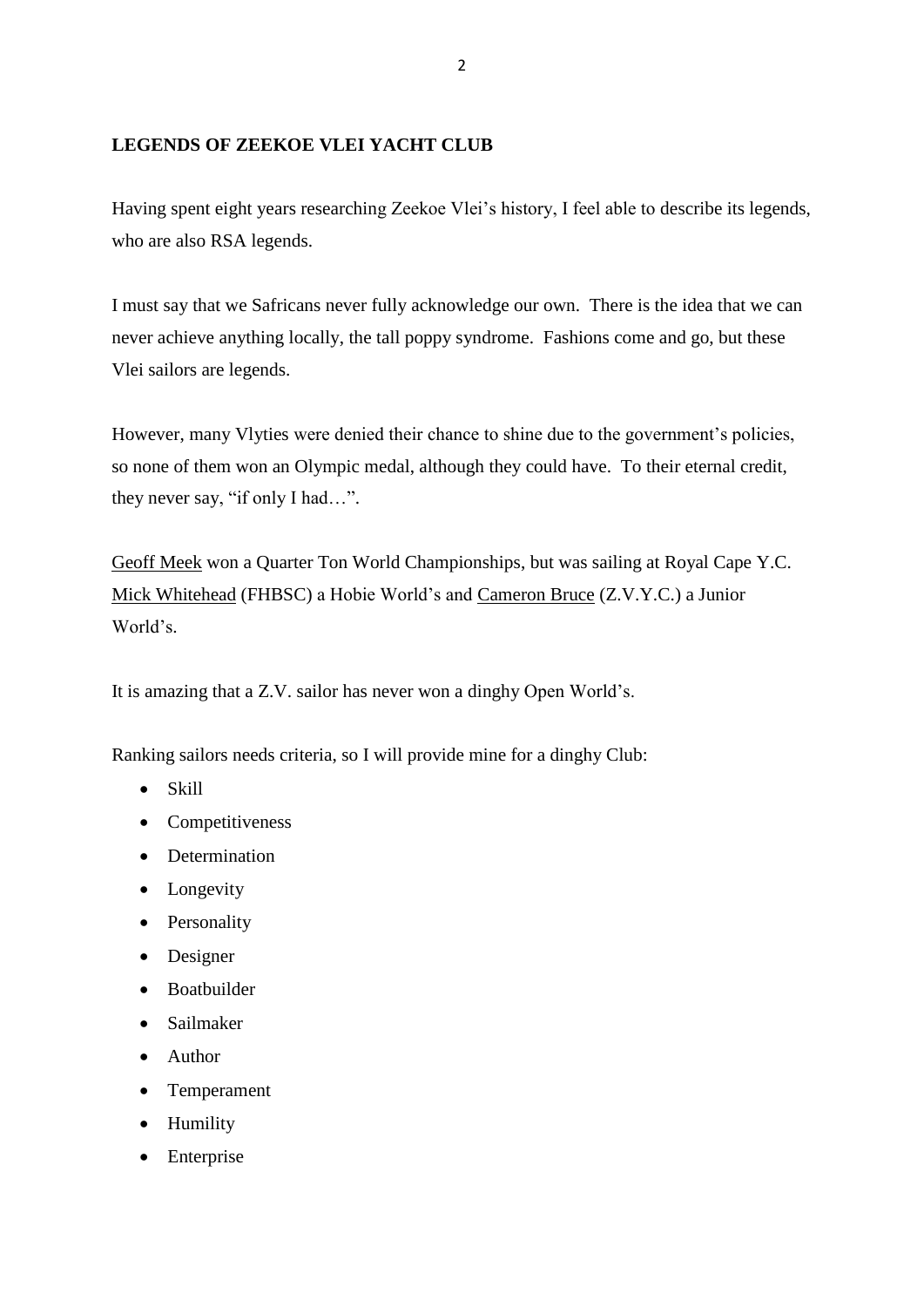- Sportsmanship
- Mentor
- Perfectionist
- 1. "Skipper" le Sueur. Skipper left Sea Point for the wilds of the Cape Flats, where once lions and hippo's roamed. He lived in a bungalow before Z.V. was founded in 1932. Sanitation was extremely primitive. A gutter was used for urination into a drain, so it took a lover of nature and a great sailor to live there. He sold tea and scones to horseriders at the "Pollyanna Tea Room". Riding and hunting were the main sports on the flats. It was on his stoep that the Club was founded. His death certificate is in the Club's archives. He was 67.
- 2. W.A. Clark. There were two types of 20 ft Sharpies based on the German  $12m^2$  one the McWilliams shape and the Z.V. shape, and there was huge antagonism as to which should be used for the elite Inter-club Regattas.

In the peaceful summer of 1938, there were Trials. W.A. Clark of Z.V. brought a Vlei Sharpie up, an American design, to defend the Club's honour against the P.E. one, but lost, hence all Inter-club Sharpies had a 'C' on the sail. Z.V. to spite, sailed the Vlei Sharpie for many years. *Hiawatha* was famous.

Clark started races with a shotgun for many years, and the smoking cartridges, reeking of cordite, rolled down the thatched roof without incident. The Club burned down in 1983 due to a lightning strike, and architect and Olympian Gerhard Köper designed the third and present one, gratis.

3. Frank Spears. He was a Renaissance man, friend of Cape Town's intelligentsia, designer of the Spearhead and Andy, singer, voice actor on radio and artist, becoming President of the S.A. Association of Artists. His work has achieved 'Old Masters' status. A book on his Art has recently been published by his son John. His other son Hilary, a legendary Commodore of U.C.T.Y.C., was a long-time Headmaster in Bloemfontein, hence he is unknown in the Cape. His bitter rival, John Hunter, won the elite Goodricke National in 1956 as a 16-year old Bishops schoolboy. The Spears family came back with the unbeatable 16-foot Spearhead *Vivace* which became a popular Class.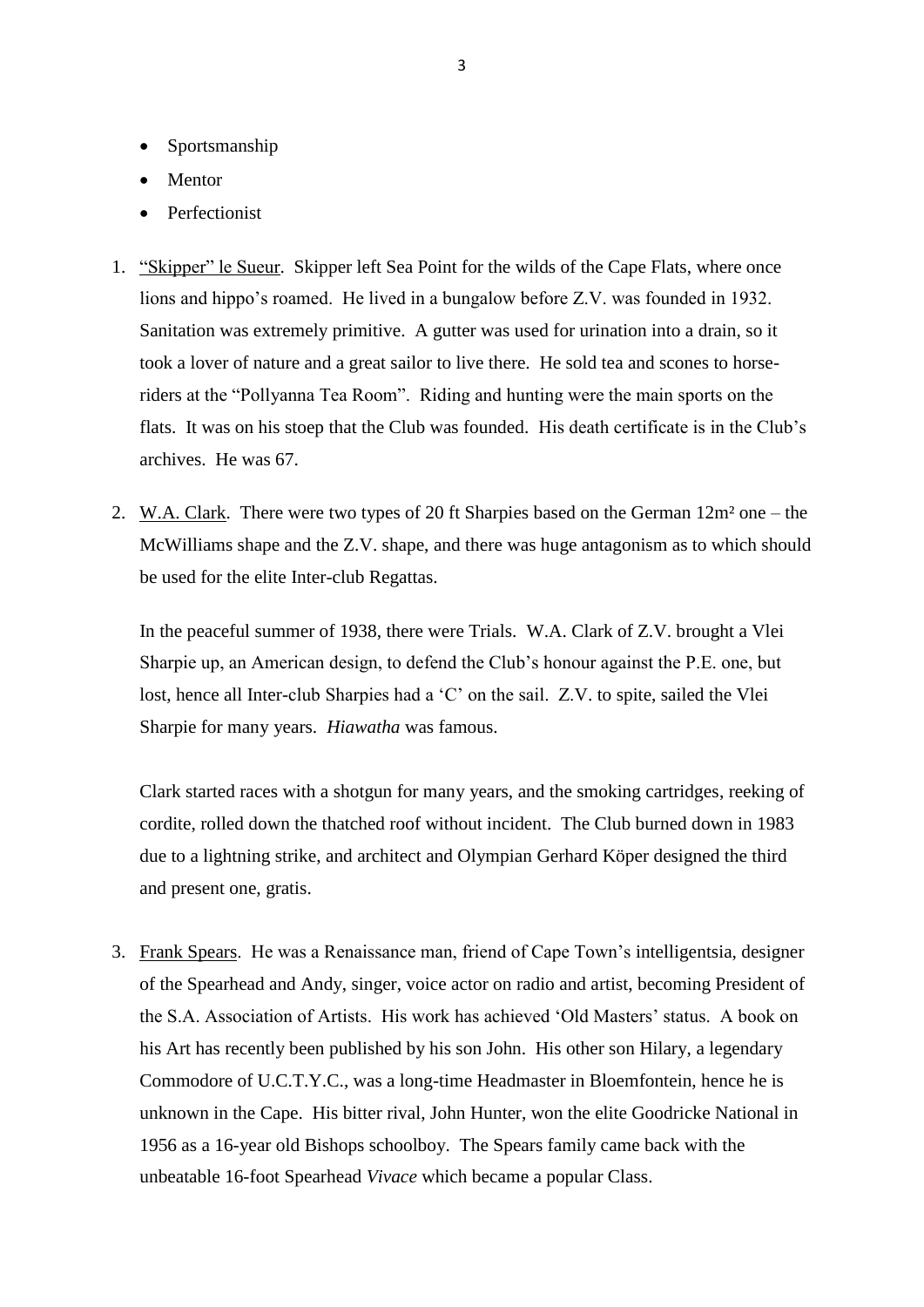Frank had a white beard, and when asked if he was Jesus Christ, he replied, "no I am God".

4. Molly Warr. Together with Ken, Cheryl and Dougie, they were a Vlei dynasty like the Meeks, Bongers, Beele's and Bertie's. In *Tootle-doo*, Molly won the Tempo Nationals often with Tobie Beele as crew and came second in the Sprog Nationals in *Skirts'o.* She went on to R.C.Y.C., sailing *Schatzi, Shesha* and *Warrfair*, as she and Ken always argued. *Warrfair* is now Al.

I invited her to the  $75<sup>th</sup>$  Reunion of the Club, and when I introduced her to a member, the latter said, "but you are a legend!". She was loved by everyone there.

5. Alan Keen. Alan is a world-class Laser Master sailor, unbeatable in RSA. Locally, he won 9 Apprentice Masters, 8 Masters and the Grand Masters 6 times.

In the World's he got:

He was a dedicated Administrator, becoming Commodore and President of Z.V. and S.A.S. Put all the Keen's together and you have a Laser Regatta with a top Bridge, and winners at Ladies, Open and Masters level. In his quiet way, Alan made the Club part of his life, and received the van Hoogstraten Trophy for "Outstanding Service".

6. Elkan Green was a Founder Member and wrote the Constitution aged twenty. He designed the successful canvas Superspedie for Juniors in 1932, sponsored by Vacuum Oil and the Miggie for Juniors too, which was overcome by the Dabchick.

He was selected for the 1948 London Olympics, but his job took precedence. He helped start S.A.Y.R.A. and W.P.S.A., and was a force behind the *Voortrekker* Campaign, using his extensive public relations expertise to promote and finance the yacht.

Without a group of senior Vlei members, in particular Brian Lello, *Voortrekker* would never have taken off.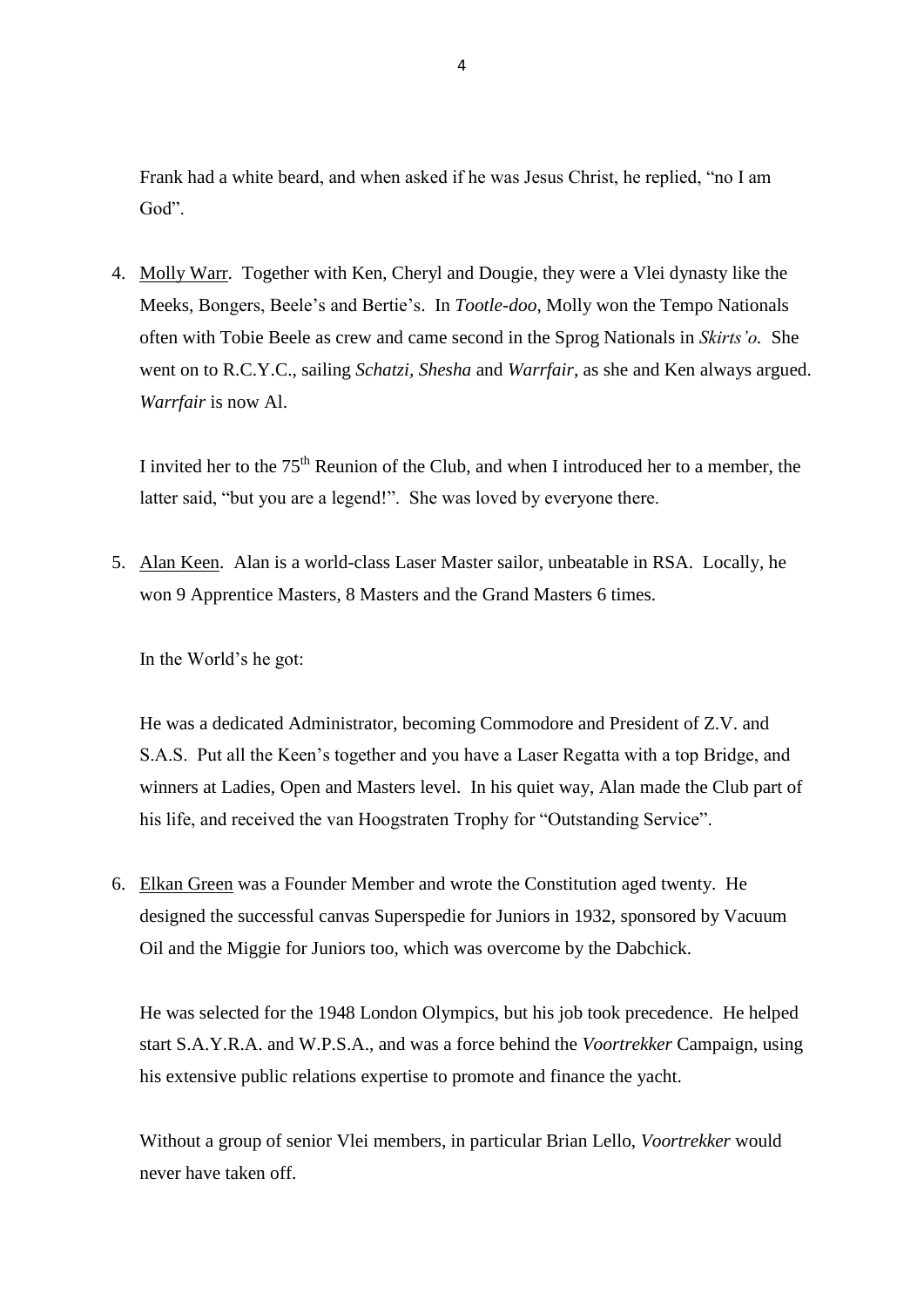He got R.S.A. sailing into the limelight and this led to the first Rio Race in 1971, and the Admiral's Cup campaigns, which leveraged a group of Z.V. sailors into the professional era. The results were excellent.

7. Geoff Meek is quiet now, but sailed so hard that even losing by an inch was unacceptable. This is perfectionism linked to skill and a burning desire to win. He was truly one of the World's best sailors.

In the 1975 World Fireball Championships, he startled everyone by leading one race by a leg. Charles Bongers was his outstanding crew, a fine skipper in his own right, and part of the Bongers dynasty.

- Youth World's  $(2<sup>nd</sup>)$  with Felix Unite
- $\bullet$  5<sup>th</sup> in the 1975 Fireball Worlds in light weather
- $\bullet$  World ¼ Ton winner
- Table Bay Week, first called Rothman's Week, 19 x winner
- Hobie Champion
- Admiral's Cup
- Maxi Championships
- Sydney-Hobart
- Antigua Week
- Fastnet skipper and tacticion
- Sailmaker
- Still sails at the highest level
- His brother, Rob, is also a legend.

I have a photo of him and Charles Bongers sailing a Fireball, close-hauled in 10 knots. He has powered up, cracked off, keeps Charles fully out on the wire, and goes like a train. This is sailing perfection.

Geoff was the world's finest sailor of his time along with Rodney Pattison, Gerhard Köper, Lawrie Smith and Dennis Conner, but was stymied by politics.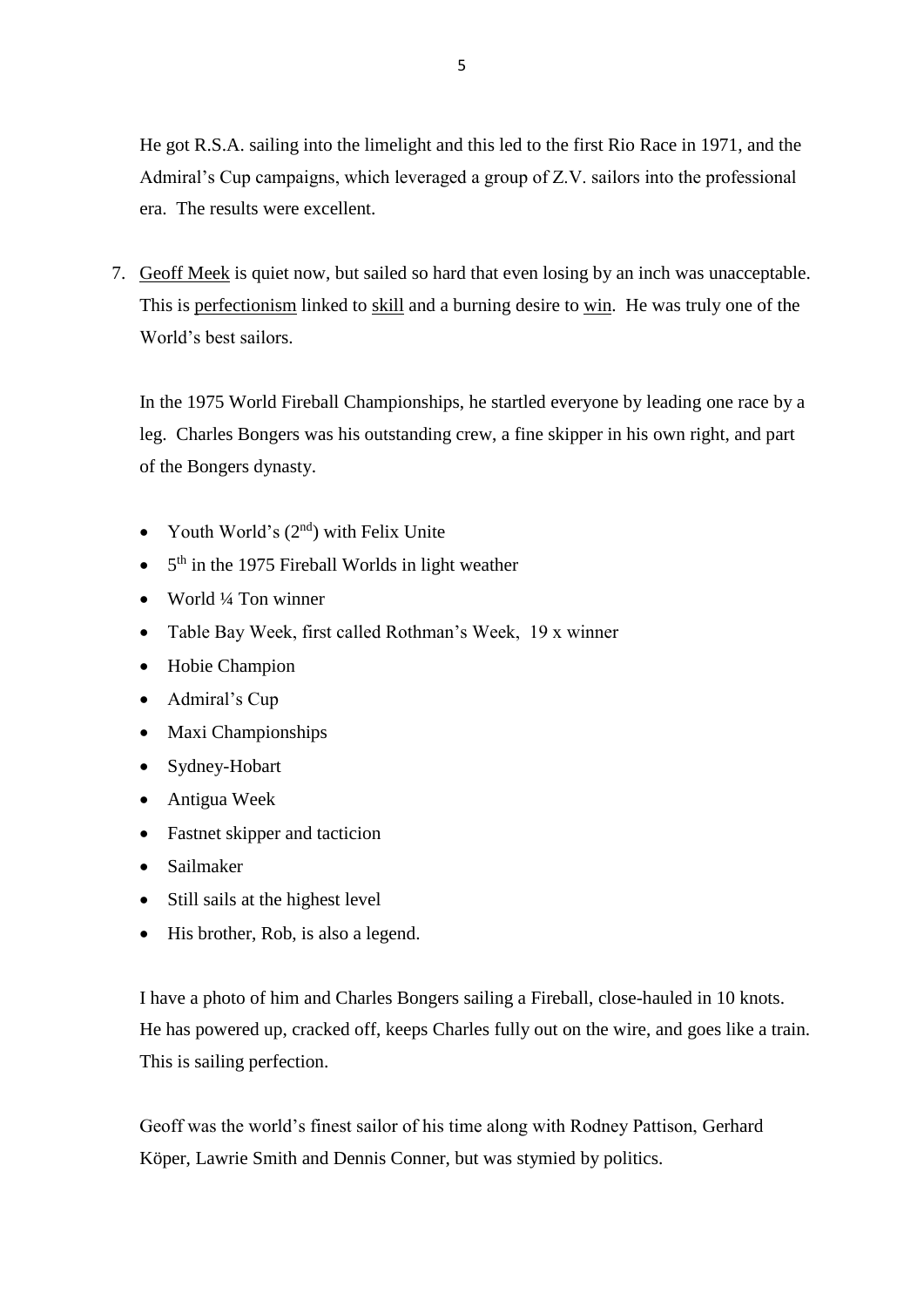8. "Pop" Bongers designed and built the 16-foot strip-planked Scratch, and the Drommedaris, a one-third scale sailing model for the 1952 van Riebeeck Festival. She then sailed round Cape Point and was laid up at the General Botha at Gordon's Bay, until claimed by dry rot and neglect.

In that 1952 Table Bay National, the first real one since the War, when pre-war adversaries could face one another again, having dreamed of the day, Basil Joyce won the Sharpies, Gordon Graham the Goodricke's and McL Thomas and Gary Oliver the Sprogs.

Keelboat sailors did not like dinghy sailors at their Club.

- 9. Eric Bongers was a tiny tot when 'Pop' built his children a stable little trimaran. He was selected for the 1956 Olympics at Melbourne, coming sixth in Finns, and winning a race against the great Dane Paul Elvström. Only Gareth Blanckenberg has done this. Sully of Durban did better, coming fifth in a strange German 12m² Sharpie.
- 10. Gordon Burn Wood, Olympic Manager in 1956, was selected for the 1960 Olympics in Italy, and came third last in Finns, nobody knows why. The selectors should have chosen Bruce McCurrach of Durban, who entered Royal Kiel Week the following year, and won in rugby jerseys and shorts. Vlyties could never beat Bruce in Finns, despite having five Olympians in their fleet.
- 11. Bobby Bongers went to Trade School didn't like concrete and became a boat builder, building F.D.'s, Andy's, Sharpies, Scratches, Finns, Dabchicks and Sprogs, such was the demand in the Sixties. He always had work lined up. He won the F.D. Nationals in 1959 and was an Admiral's Cup and Rio sailor. He emigrated to the U.K. and had two wooden dayboats kept to the Bongers standard of perfection. He presented the Bongers Cup for them. A Bongers Finn was donated to the Cape Town Maritime Museum by Neil Rusch.
- 12. Acland Bertie of M.S.M., built a wide range of G.R.P. dinghies by vacuum-bagging and experimenting with cores like John Whitmore did with prototype surfboards, such was the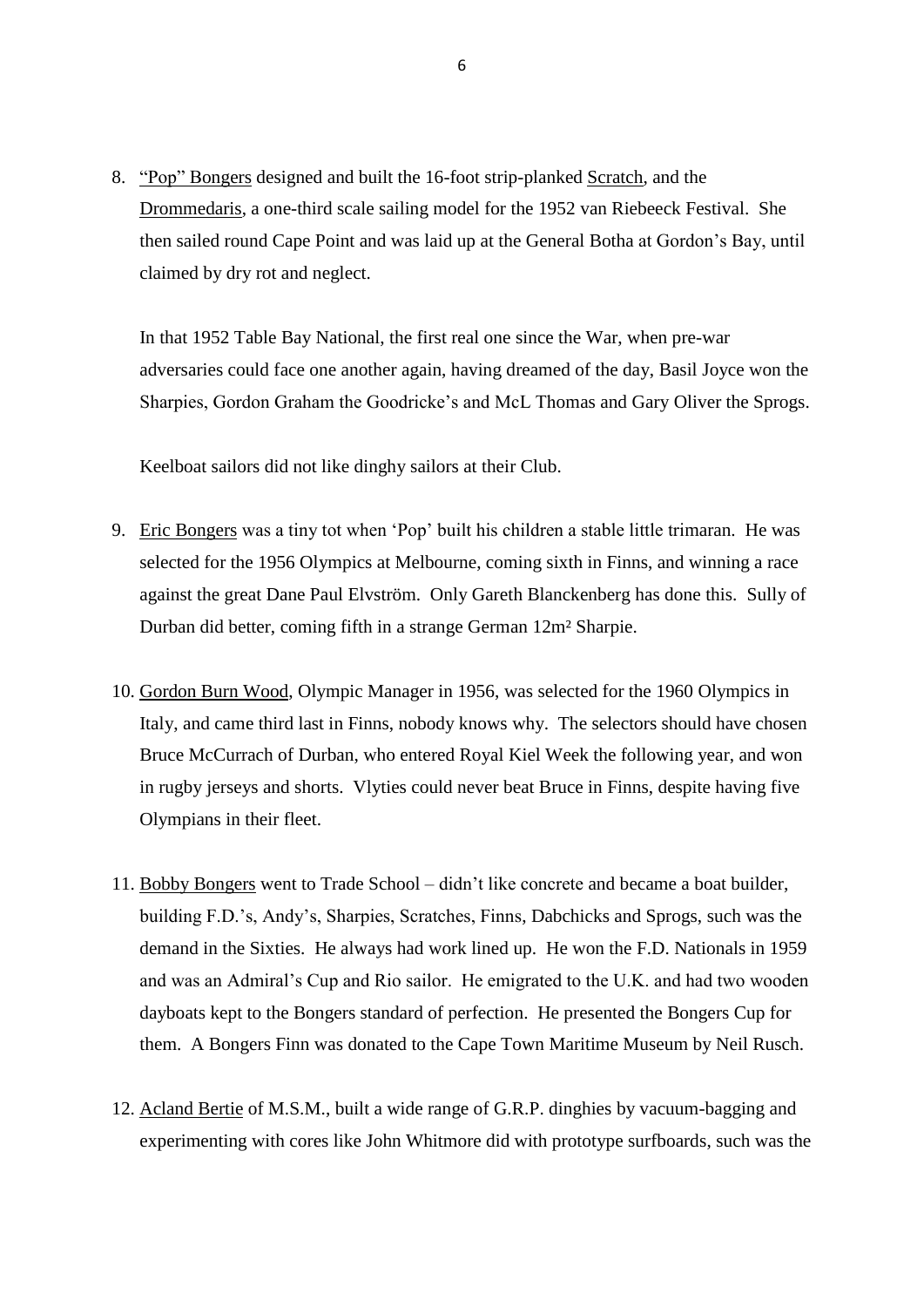popularity of the Sport in the Sixties. Richard spent many years on the Circuit, and became a boatbuilder, like his father.

13. Eric Budd, son of an Irishman Dr Budd was a great sailor, twice winning the Goodricke Nationals for Z.V., but became eccentric.

He was a wartime pilot in Coastal Command, and once, flying to the limits of his fuel, saved lives from a torpedoed Merchant ship off Namibia. He enjoyed looping the loop, terrifying his passengers. A few years after the War, which had destroyed the sailing careers of many R.S.A. sailors in their prime, like Graham Ross, he sailed F.D's, Finns and Sprogs.

He was absolutely fearless, and Graham Snowball tells the story of his climbing the Redhouse Y.C. flagpole and putting a pottie on  $it - a$  landmark – no-one was brave enough to take it down.

On site in a water pipe project, he parked his rowing shell under a pile of rocks, until they rolled over it. He then retired to a pipe and lived in it.

His clinker Goodricke had no self-bailer, so he drilled a hole in the bottom, and put a home-made fitting in. Since nobody would crew for him, he went forward to raise the spinnaker. In doing so, he dislodged the bailer and nearly sank.

He was loaned *Aeolus*, a 25-foot R.C.Y.C. One-design and went aground on the rocks near Hout Bay. He slogged over the mountain to find help in the form of a local fisherman Albert Silver and ND Ross.

His BSA Motorbike had a diamond-patterned chair as the windscreen. Mike Vulliamy says Eric, late again, once planed at top speed out of Hermanus YC harbour, whose jetty was 2" under water. He went over it, and lost the whole rig.

He was seen standing on a table in pyjamas, while his dear wife Molly painted his clothes in white acrylic to water-proof them.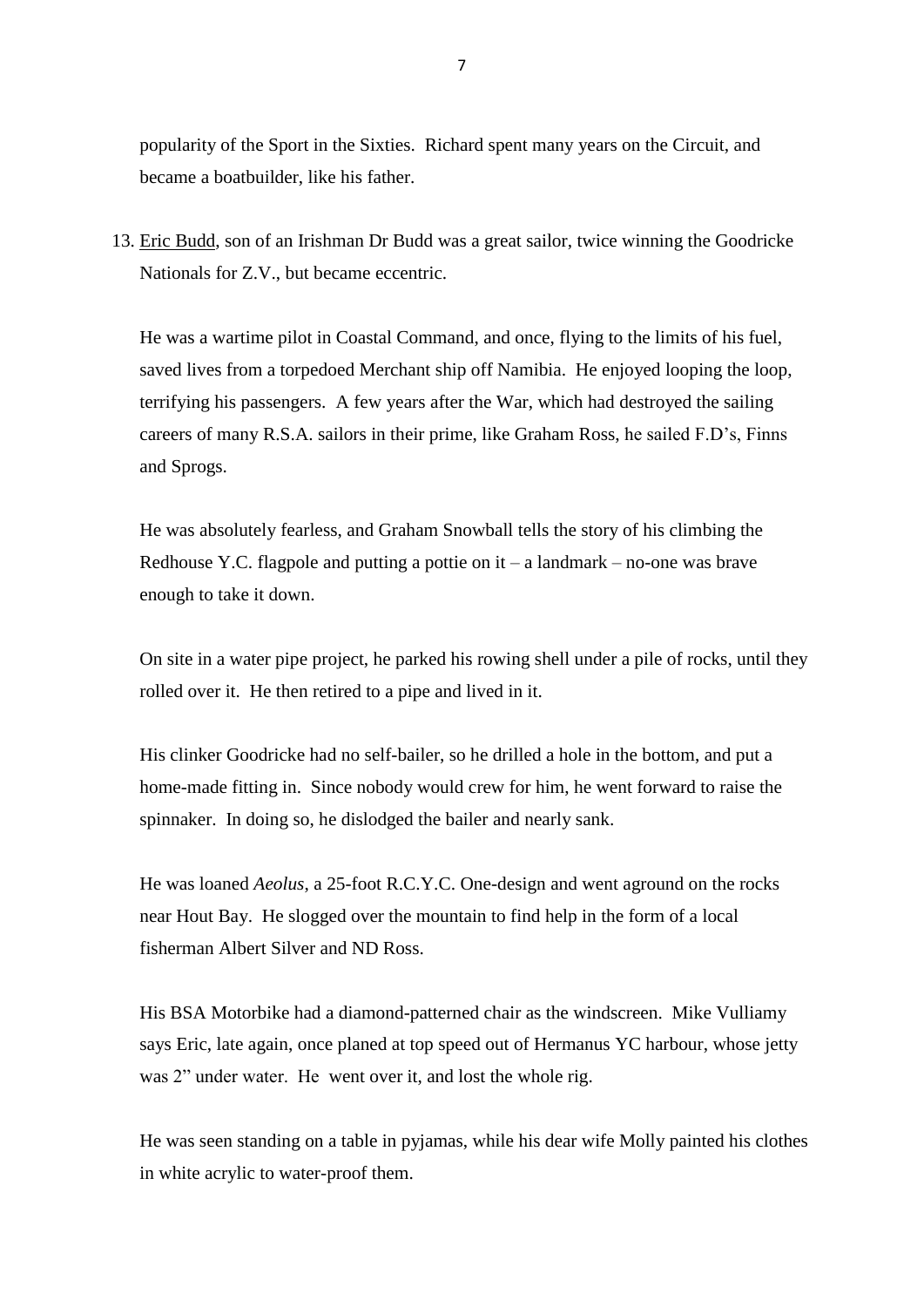I will say that Captain Eric Budd is a legend.

14. J.J. Provoyeur. In the 1968 Cape Interschools' Dabchick race, which Rob Meek won from Geoff, the Worcester 'B' Team had a certain J.J. Provoyeur in it. He has come on since. It is surprising to me that Worcester had a team at all. J.J. was a boat-builder of note in the Bongers' shed at the Vlei, turning out one Sonnet a week. He was a perfectionist and often shouted at his workers.

Z.V. had a wonderful squad of Fireball sailors, who after extensive, country-wide Trials, went overseas despite the Sports Boycott, and always impressed. At last their time came when the Worlds was held at Durban in 1980. There was a Sports Boycott, but luckily the Fireball Measurer arrived to give the event legitimacy.

Dave Hudson, J.J. and Rick Nankin were favourites. Dave lifted his bow over the stern of a U.K. boat, brushing it and retired. Rick Nankin won the Week, but came sixth in the World's. J.J. sailed carefully, keeping his temper in check, although his crew, Terry Twentyman-Jones, told me J.J. was never abusive, until they once capsized at Rietvlei and J.J. swore at him in French.

In the sixth race, he was coming near last, until he released the tiger in himself and passed boat after boat until nearly leading. This was the finest dinghy race ever sailed by any South African.

He came second overall. Dave Hudson came third. This is a sore point. He wrote to me that he feels the loss to this day. Zeekoe Vlei still does not have an Open (Not Masters) World Champion, which is amazing as Z.V. is where Capetonians sail, and they do not like losing. Both Geoff Myburgh and Peter Wilson have won Laser Masters World's.

He built and sailed *Grinaker* single-handed round the world, in a fully seamanlike fashion. This was a world-class effort. Incredibly, he is building a big catamaran, whose designer, Dudley Dix, grew up at the Vlei.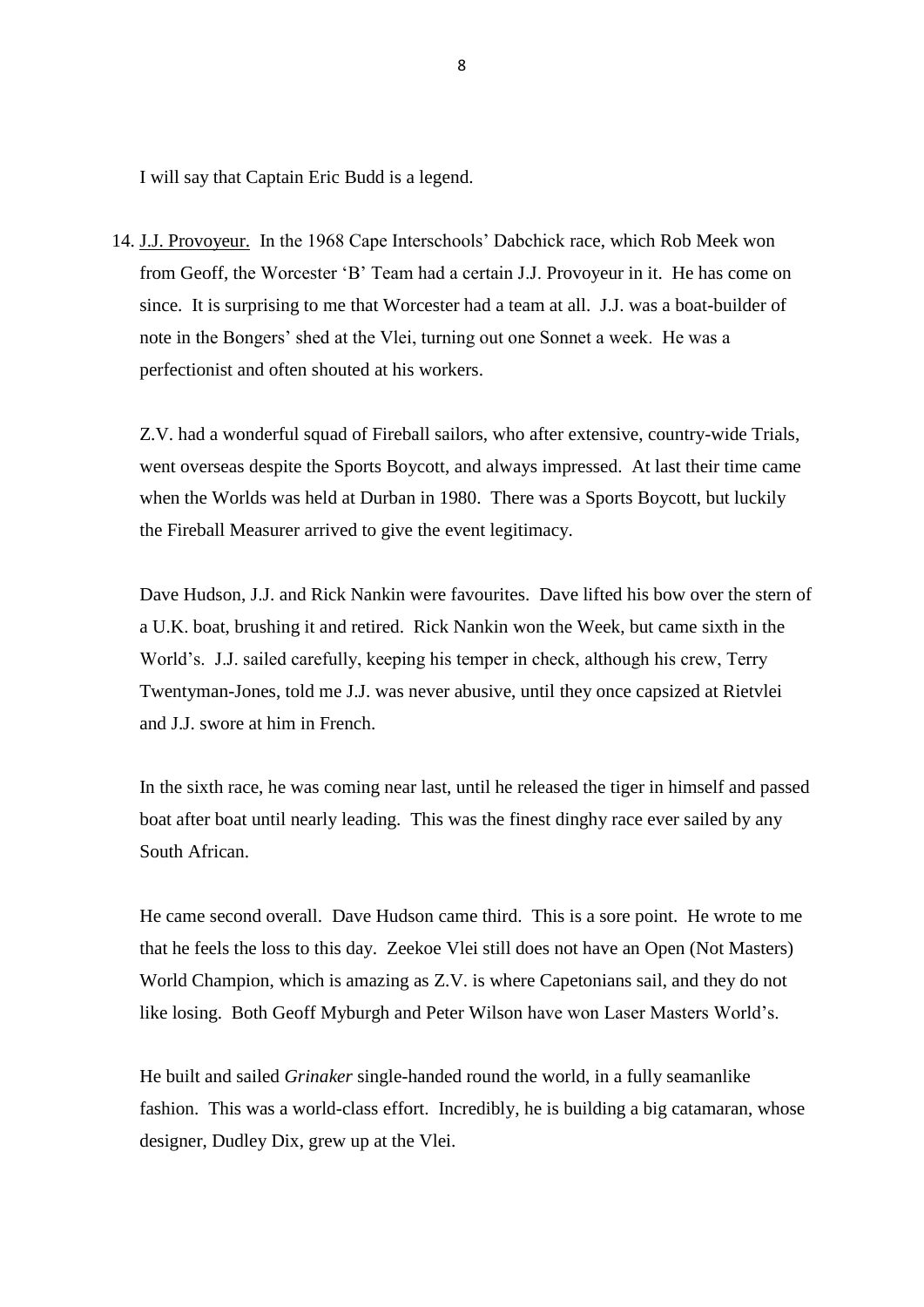I give J-J. full marks for longevity. He also wrote and published his autobiography. To me, as a writer, and with so few books on R.S.A. Sailing, this is valuable.

15. Gary Oliver spent his life at the Vlei, but never raced, except as crew. He just did not like competing and only wanted a good woman.

His first boat was a nondescript canvas canoe, with leeboards and flour bag sail. Steering was by paddle. He had a discarded Finn, and a Lucky Bean double-ender. Now he keeps his historic Goodricke *Zara* upside down on the lawn.

He helps tremendously with Bridge and Rescue and knows how to start the one-cylinder Bridge Boat *Benguela* by unsticking the piston with a screwdriver. Bobby Bongers once pissed in it. He helped me with curiosities to write my books.

16. Jack Köper fits most criteria as a designer, sailmaker and sailor (Winner of the Sprog National 1950). He designed the Dabchick in 1956. By 1957 seven were sailing at the Vlei, and Senior members promoted them round the country, and the world. This fast Scow will never be beaten as regards design, as it is unsinkable. Gerhard and Chris Köper helped, and sold budgies to finance the prototype build. The popular Sonnet and Tempo Scow are Jack's designs. Stephen du Toit still builds excellent glass Sonnets.

He became a sailmaker late in life and his 'K' logo adorned many R.S.A. yachts, including *Voortrekker* and *Albatross II* and he did this in spite of competition from overseas sailmakers.

17. Gerhard Köper won six Nationals on the trot, and in 1968 was selected, with Barry Barbour, for the Olympics in *Concorde*. Joy turned to despair as R.S.A. was again banned.

Instead of going into keelboats, like Ken and Molly Warr, he chose Hobies, and sailed in exotic Regattas all over the world. He never won, but was always in the top ten. When I see Gerhard standing quietly at prize-givings, he puts me in mind of his father Jack, who was a wise philosopher of sailing.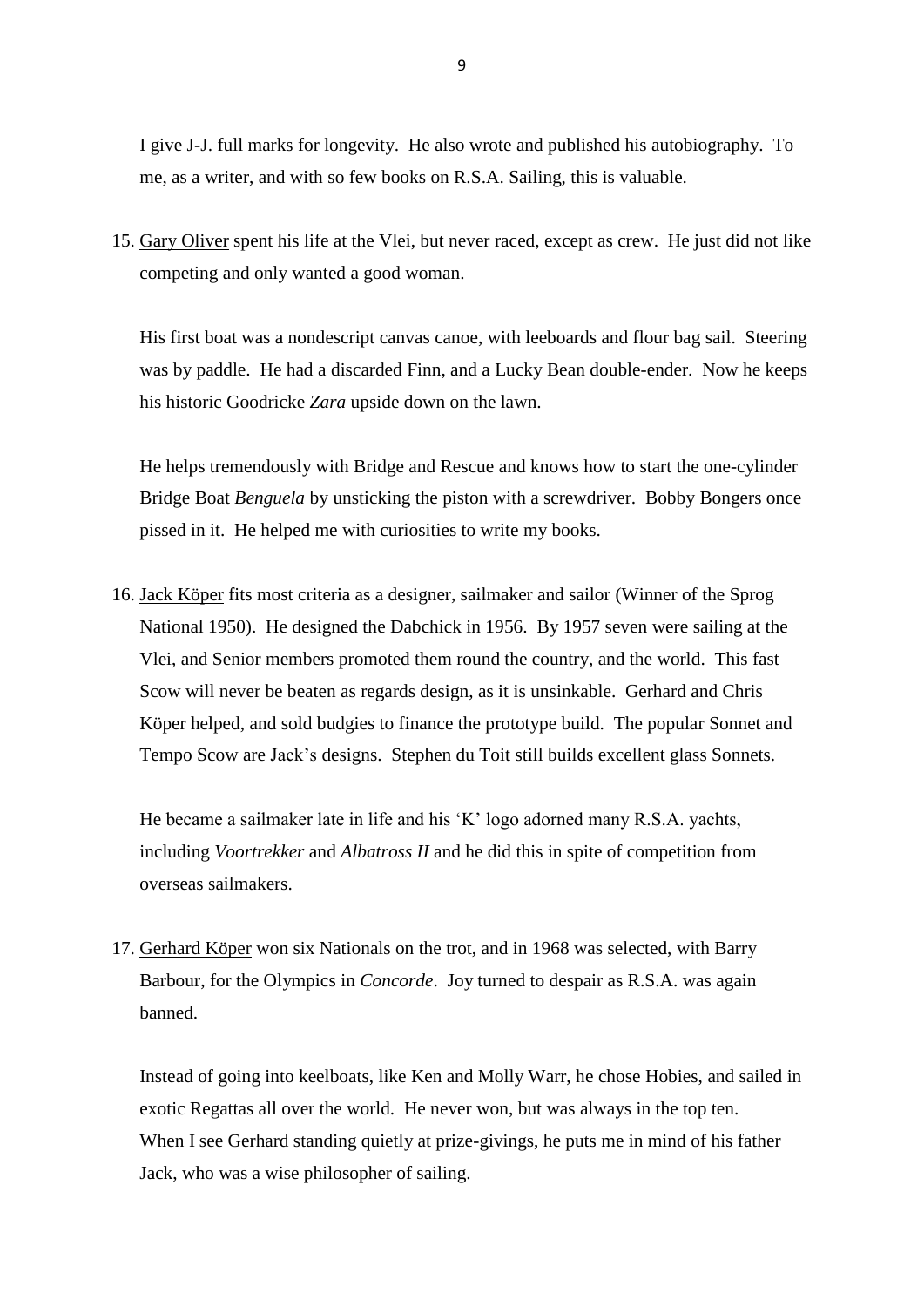I also wonder whether the young stars will ever achieve Gerhard's all-round successes. He took part in three F.D. World's, using his own sails, perhaps unwisely. He is incredibly humble, as are all my top sailors. It is left to a historian to illuminate their achievements. He is Zeekoe Vlei's best sailor by my criteria.

18. Geoff Myburgh was a top crew for twenty years, for Gordon Burn Wood, Bobby Bongers and Basil Joyce. He went into Finns, sailing the first M.S.M. one.

He became a Rules expert, was President of S.A.Y.R.A, on the I.Y.R.U. Youth Committee, writing its Constitution and was Chairman of all the Jury's at Cowes Week for many years. He coached many Junior Teams overseas, including Geoff Meek and Felix Unite, who came second in the Youth World's in Switzerland in a (then) strange 420.

He was a S.A.Y.R.A. Measurer, and members brought their boats to Morris Road, Claremont to be measured. The F.D. hull and sails had fifty measurement stations. This shows his commitment to assisting behind the scenes.

He imported the first Laser in 1973, then brought in a container decimating the crewed fleets. He was sailing a Laser in his 80's. As an all-rounder, he bears comparison with anyone in the world. He was always supported by his wife Helen, who wrote weekly reports on the Club, His daughter Felicity, was a Windsurfer World's medallist.

19. Cameron Bruce and his schoolboy friend's hurled their sailboards round in gale-force Cape South-easters, while spectators watched from U.C.T.Y.C. That carving gybe, pushing the sail flat to windward while turning at top speed, is unforgettable. Harold van Hoogstraten imported the first sailboard in 1973 and Mick Whitehead was the first R.S.A. sailor to try one.

Cameron became Junior World Champion, and went on the Professional circuit, taking many high placings. Peter Slate never came back from Hawaii and tests sails in high waves.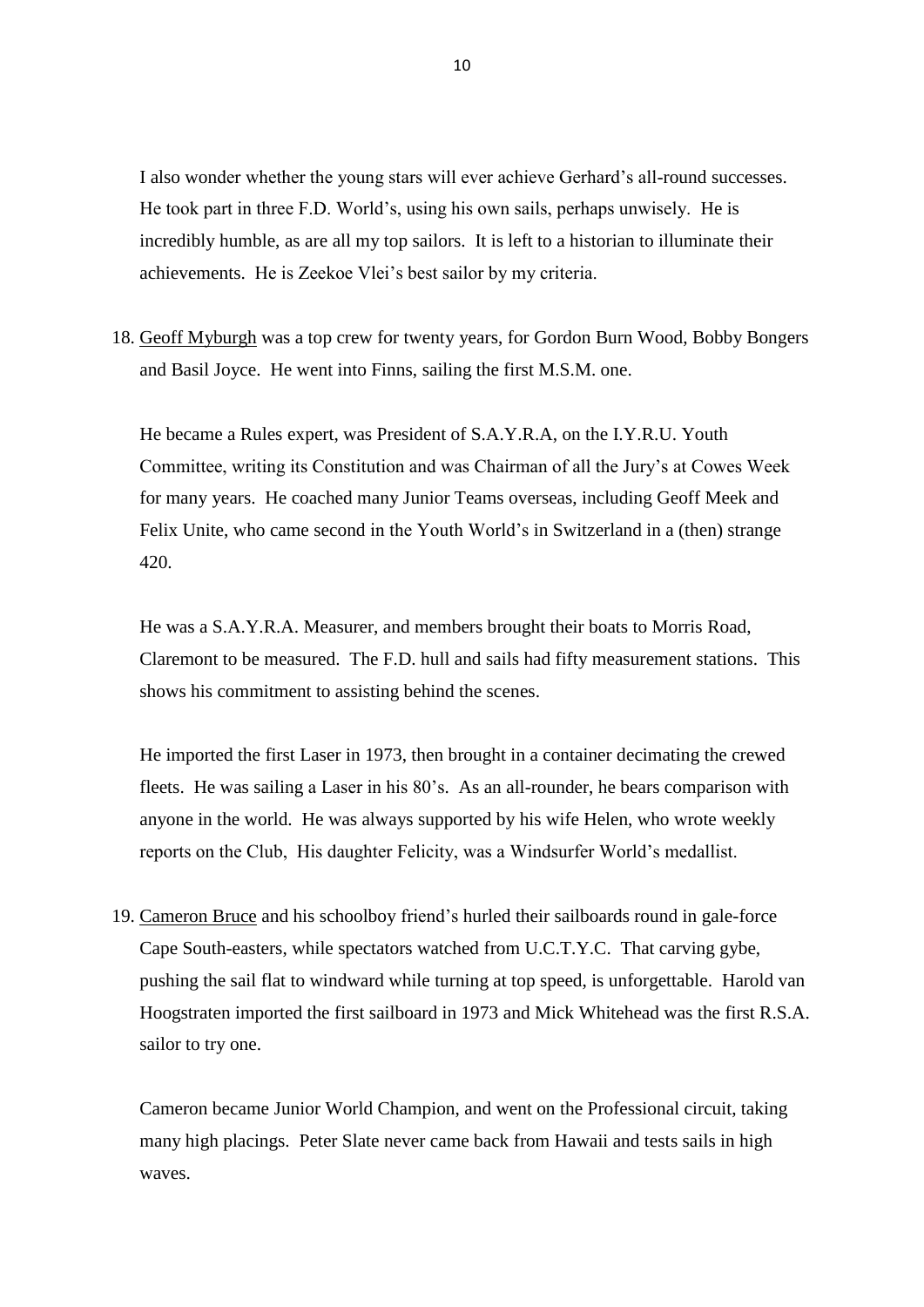- 20. Rick Nankin: Rick has a quality sailing record, achieved in spite of sanctions. His son Charles is the professional skipper of *Tokoloshe* in the Solent.
	- 1976: *Zubenelgenubi 2*. 1st Nationals, 7th World's, crew Mick Westmoreland.
	- 1977: *Zubenelgenubi 2*. 4th World's, crew Charles Bongers
	- 1980: *Juicy Lucy.* 1<sup>st</sup> Nationals, crew Charles Bongers, 6<sup>th</sup> World's
	- $1982:$ 1<sup>st</sup> Nationals, crew Terry Reynolds Blacklisted and banned from World's in Australia.  $4<sup>th</sup> Europeans, 6<sup>th</sup> UK$ Nationals, crew Alec Stone
	- 1984: *The Butler*. 11<sup>th</sup> World's, crew Graham Haygarth
	- 1994: *Pienkie*. 1st Nationals, crew Alex Runciman
	- 2011: *Pienkie*. 1<sup>st</sup> Nationals, Crew Warren Schmeltzer This is called Longevity!
- 21. Greg Joyce: First Commodore of Z.V. His "Cape and Transvaal Land and Finance Company" owned most of the land round the Vlei, including the Club plot. Z.V. leased it to build the first Clubhouse. It was just a wooden shack. He was a major spokesman at the founding of S.A.Y.R.A. after the War in 1947.

He proposed to S.A.Y.R.A. the concept of an unrestricted All-Class National Regatta, in place of the Inter-club Regatta. This led to the three great Regattas at Saldanha in the Sixties, but by 1968 there were too many entries, and the logistics were a nightmare, so the Single-class Regattas took over, which were boring by comparison.

22. Len Davies: Len gave 32 years to R.S.A. Sailing Administration. He sat on S.A.S. (W.C.) for 22 years and was its Chairperson. He was Chairman or member of: The W.C. Race Officers' Association; S.A.S. National Events Management Committee; S.A.S. Sanctioned Events Committee; S.A.S. Sailing Management Standing Committee; S.A.S. Accreditation Committee; S.A.S. (W.C.) Equipment Officer; S.A.S. Safety Officer; S.A.S. Race Officer (96%) for events like the Whitbread and Volvo.

What a contribution to R.S.A. yachting!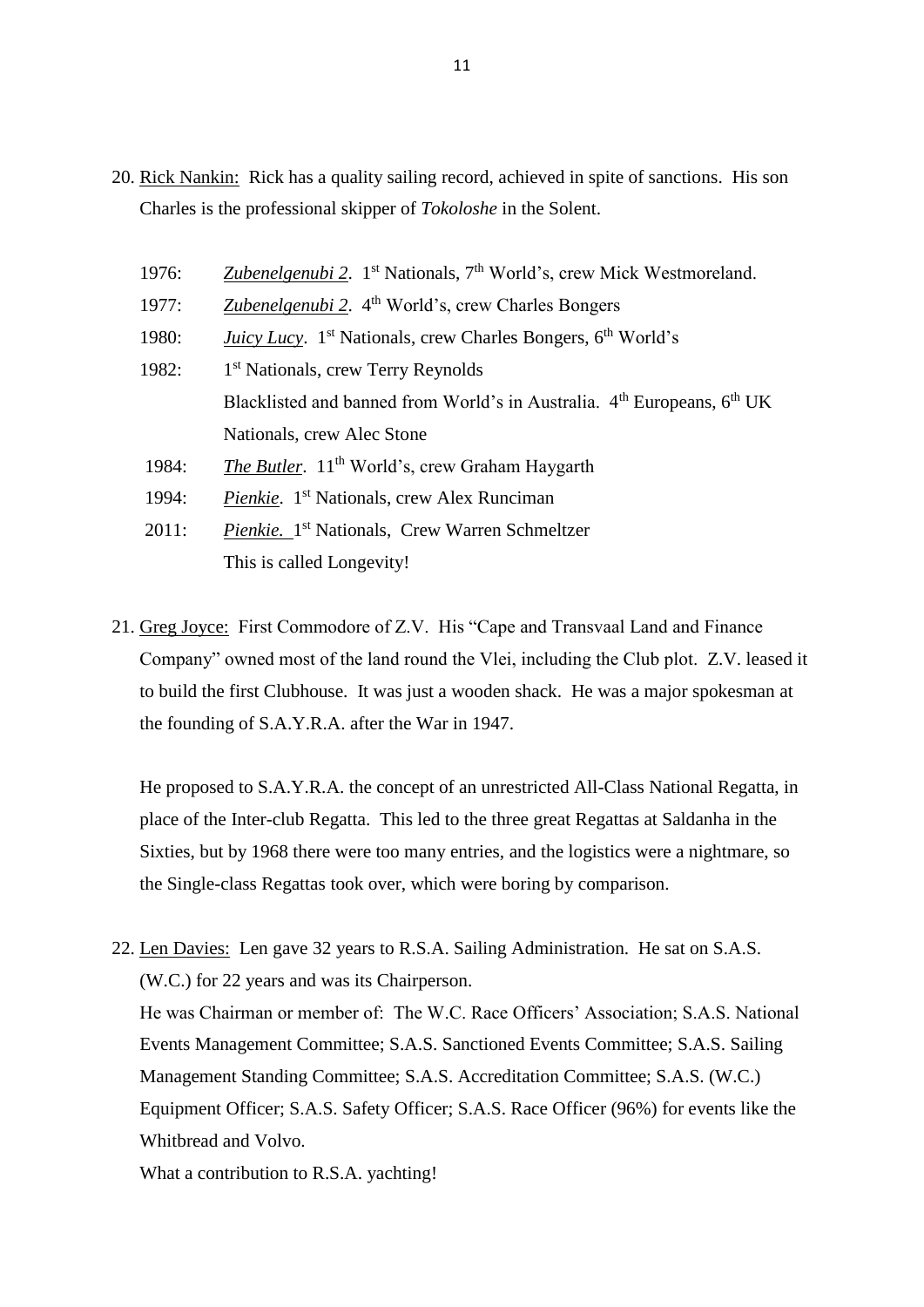#### 23. Roger Bartholomew

| <b>PRO</b> |  |
|------------|--|
|            |  |

- Sonnet

Laser

- Fireball
- Sprog
- Extra
- Mosquito
- Youth

INTERNATIONAL - Hobie 14

- 
- Hobie 16
- Laser
- Youth Worlds
- Dart

ADMINISTRATION - Chairman W.P.S.A.

- Commodore H.Y.C.
- Chairman S.A.S. (W.C.)
- Chairman S.A.S. Marketing
- Councillor S.A.S.
- INTERNATIONAL Chairman Hobie Class
	- I.S.A.F. Race Officer
	- Youth World's
- COLOURS S.A.S. (W.C.)
	- National Colours (honoris causa) S.A.S.
- OTHER Charlie Mouat Trophy S.A.S. (W.C.)
	- Stan Jeffrey Trophy S.A.S.
	- Lifetime achievement award by Dept of Sport and Culture (W.C.)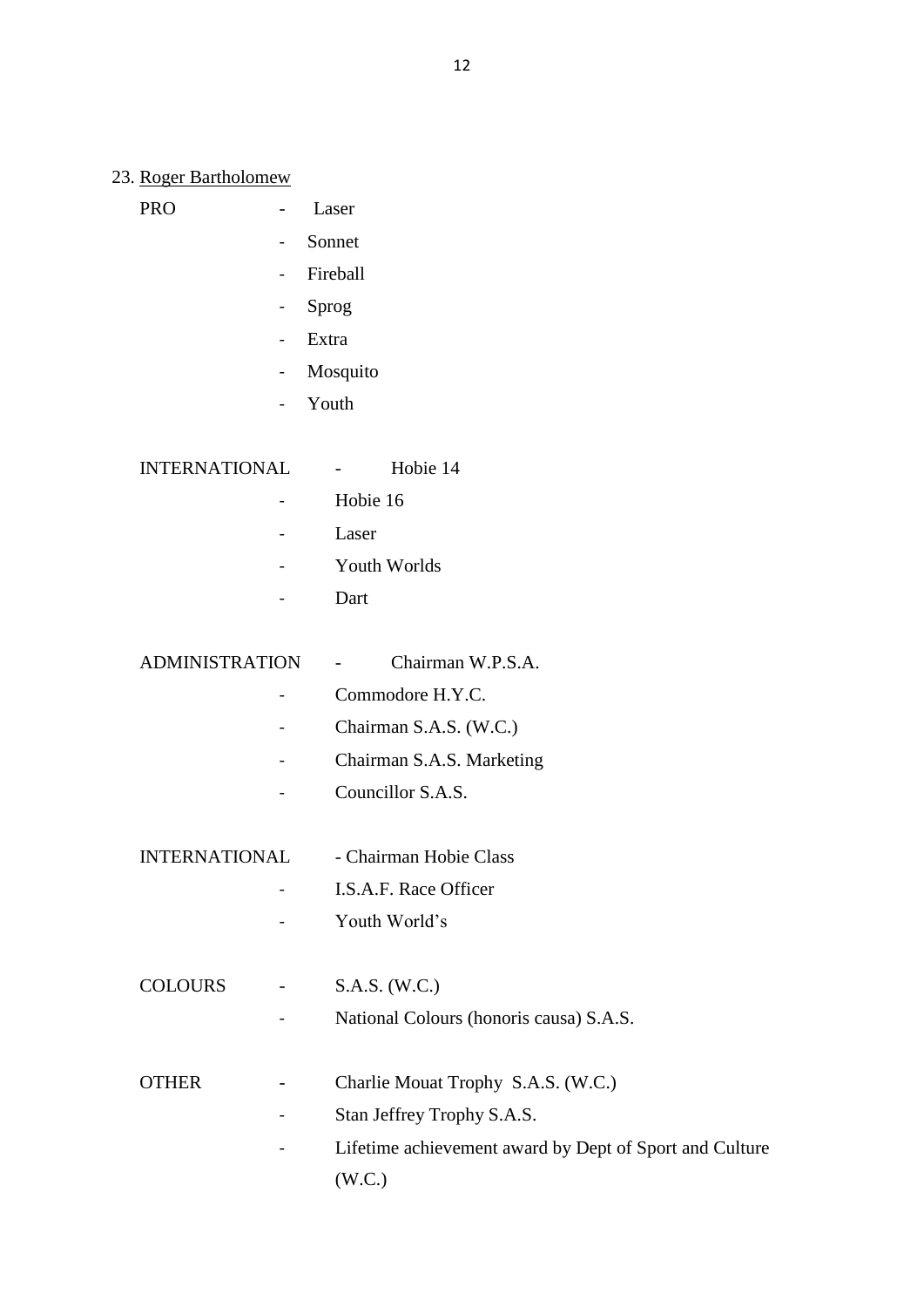- Sporting Legend by the R.S.A. Dept of Sport

A true legend of R.S.A. Sailing, matching the world's best Administrators.

24. Ron Keytel: Ron devoted a lifetime to running the Sport as well as sailing at the highest level. Ron was on W.P.S.A. for 30 years, working on the Colours system and trying to make Regattas more affordable. At R.C.Y.C. he started as a cabin boy on *Parergon III,* and sailed a dinghy called *Pee* Wee.

He won W.P.S.A. on his Dabchick *Rikie* in 1958, and won the fierce Extra Class in *Excalibur* in the superb 1968 National. He sailed Lasers to Great Grand Master level, and has a Carioca keelboat at H.Y.C.

He was Secretary of the Extra Class for many years. He spent five years overseas with Sailcoach, as Shore Manager to a Squad which included Gareth Blanckenberg, who won a race at the Sydney Olympics in 2000. He was Sailing Manager at R.C.Y.C. and Z.V.

His whole family became usefully involved at Z.V. and Alastair is a top Laser sailor.

Ron has made an all-round contribution matched by very few.

25. Greg Davis: He is a 9 x Finn National Champion, won the Extra Nationals four times and the Lipton fourteen times. The Sports Boycott killed his International career, but in the Finn Masters he came  $2<sup>nd</sup>$  in France,  $6<sup>th</sup>$  in Italy and  $10<sup>th</sup>$  in Spain in a fleet of 200 yachts, one of the World's best Finn sailors.

I have no doubt he would have become an Olympian, but did he have the killer instinct, the vicious streak, the competitive flame to win a medal? Now he will never know, and that goes for all our sportsmen and women in the lost generation.

He has become a respected elder of Z.V. and coached Ian Ainslie. He has longevity and enterprise, as he initiated the P.A.T.A. Finn project. The sailing Gods smiled on Z.V. when they gave Greg to the Club.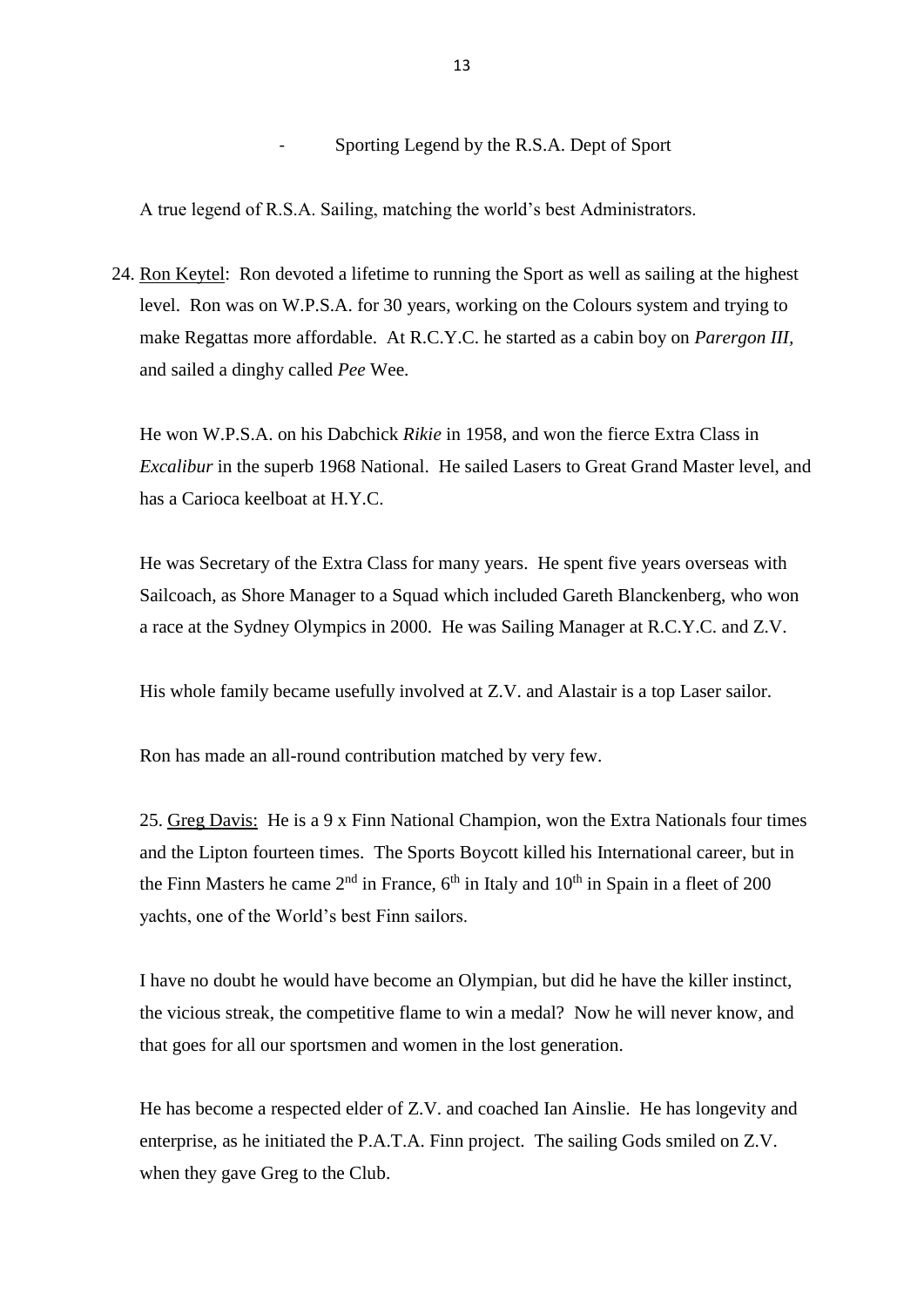26. Dave Hudson: Dave remained a top International sailor. He was between 62 and 65 with these results in the SE3 sportboat:

#### WORLD CHAMPIONSHIPS

- Dublin 2008 2<sup>nd</sup> out of 132
- Portugal 2009 2<sup>nd</sup>
- $-20117$ <sup>th</sup>
- $-20125$ <sup>th</sup>
- $-20133^{rd}$

#### BRITISH CHAMPIONSHIPS

Place:  $6<sup>th</sup>$ 

## ENDEAVOUR CUP

This takes the winners of thirty Classes in the U.K. and they sail against each other to find the Champion of Champions. The 5 x winner was sailing yet Dave won – his best ever result, he says.

His "Race Ahead" Foundation is producing outstanding Development sailors, helped by his son Roger, a double Olympian.

The Hudsons have changed the face of R.S.A. Sailing. And I thought Roger was a spoilt little Bishops boy.

We can forgive Dave his 3<sup>rd</sup> in the 1980 Fireball World's at Durban!

27. Lynne Keen: Lynne was introduced to dinghy sailing at a very young age, as her close Junior school friend was Cheryl Warr, daughter of Ken and Molly. She spent many weekends at Z.V. at "Skippers" in the Junior room with the other youngsters at the time.

During her teenage years, other distractions took over, but within a year of starting her degree at the University of Cape Town she was back at Z.V., but this time as a member of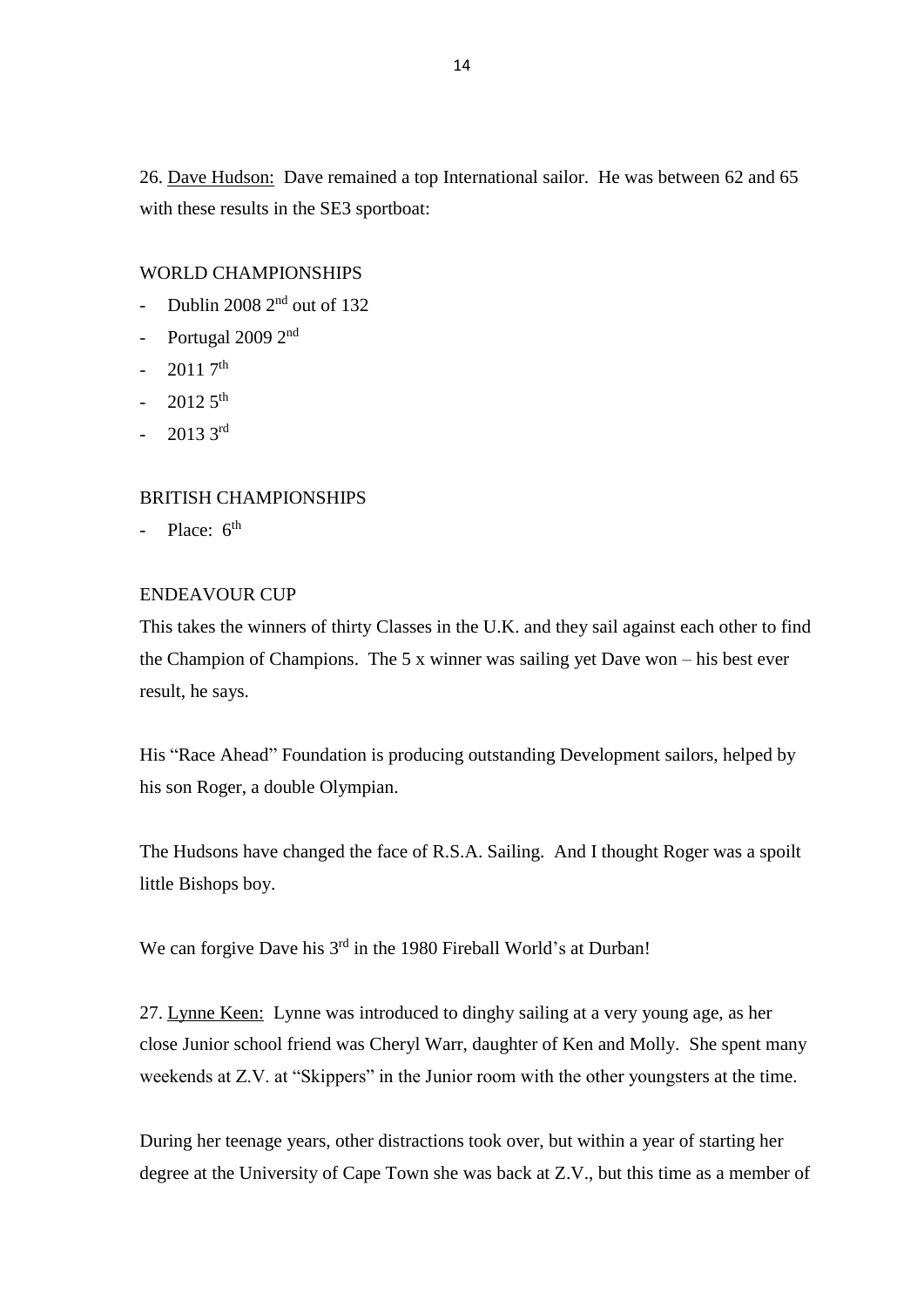U.C.T. Yacht Club, where she rapidly became involved both in sailing Sprogs with Alan Keen and assisting with the organisation of races. She was the Secretary of U.C.T.Y.C. when Alan was Commodore.

Lynne continued to sail periodically on dinghies as well as keelboats, but her passion was the organisation of races and events. In her earlier days, she was mentored by the likes of Paul Anstee-Bennett during Rothman's Weeks at R.C.Y.C. and by Roger Bartholomew at Z.V.

She was able to take any position on the Race Committee boat, from flags to time to recording, but her strength was as Principal Race Officer, where her clear decisionmaking made her stand out in an era when this was an entirely male-dominated function. There was many a time when strong-willed males thought they would be able to change this young lady's mind with a bit of vigorous verbal abuse, but they quickly learned that they had picked the wrong lady to fight with.

Her experience covered many hundreds of events from local Club sailing to Provincial and National Championships and also a number of Laser World Championships at venues both in South Africa and overseas, such as Cancun in Mexico, where she celebrated her 50th birthday by swimming with dolphins at the end of the event.

Many new "Bridge hands" would have met Lynne at one of the numerous courses that she ran, typically at Z.V. in July each year, where her skills as a professional teacher would be put to good use.

Her understanding of all aspect of sailing on the water, as a competitor, or as a Race Officer made her one of the best officials to have at any event.

#### 28. Design

I am proud to say that Zeekoe Vlei members designed, built, promoted or imported all these Classes: Tempo, Sonnet, Laser, Dabchick, Scratch, Flying Dutchman, Andy and Sailboard. This is a world-class effort.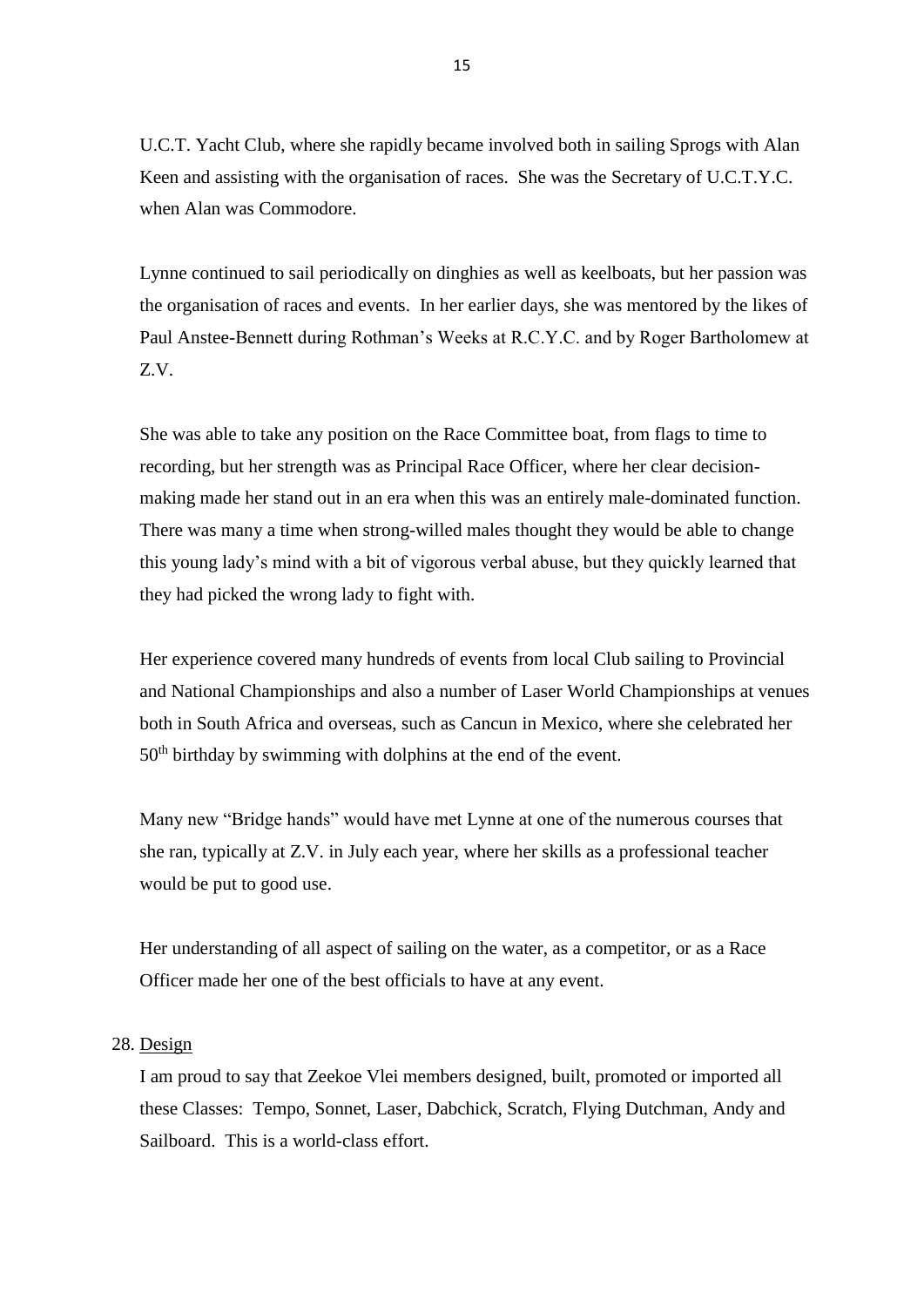I'll give the Sprog, Extra and Sharpie to Herbert McWilliams of Port Elizabeth, and Sprog co-designer Helmut Stauch of Pretoria and the Finn to "Abe" Beningfield of Durban.

### 29. Books

Roy Preedy wrote two, and J-J one. Few Clubs in the world can boast of that. In most countries, the exceptional campaign of *Shosholoza*, crewed by many Z.V. sailors, the Hudsons, and the Lipton Cup, dominated by Z.V., would have merited books. Frank Robb wrote some world-class salty yarns in S.A. Yachting like the comincal "The Boiler Explosion". RSA has a serious shortage of yachting historians. Every Club's historian should put documents somewhere safe, so that future historians can use them.

Without writers, R.S.A. sailors' triumphs, disasters, follies and foibles will be lost forever.

#### 30. Clarity

In my interviews, Z.V. sailors were entirely helpful, and talked with emotion and nostalgia about the tradition, culture and lore of their Club. I found that elderly members can remember incidents from sixty years ago with clarity, such is the drama and beauty of our Sport.

It was not easy for me to recall the past. I had several nervous breakdowns and am still under psychiatric care.

#### 31. Lady members

Sailors cannot achieve greatness without the backup of Lady members, who do the hard work behind the scenes, keeping their men on the race-course, and good Bridge and Rescue. I have learned that the Club has many facets, and its organisation is done by the Committee members without pay, for the love of the Sport.